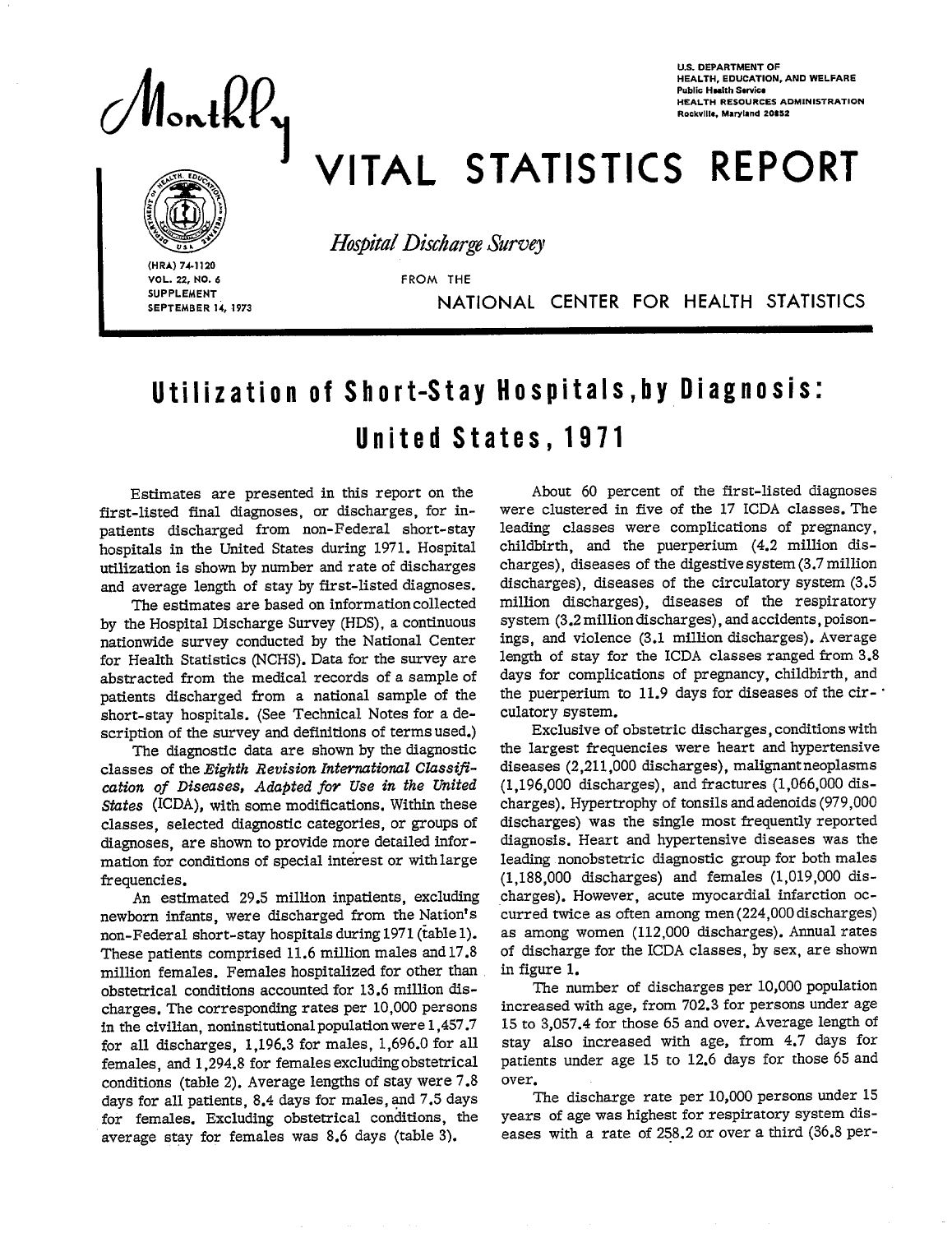cent) of the discharges in this age group. About half (discharge rate 130.2) were hospitalized because of hypertrophy of tonsils and adenoids. Other leading diagnostic classes were accidents, poisonings, and diagnostic classes were accidents, poisonings, and violence (discharge rate 95.0) and diseases of the digestive system (discharge rate 66.2). Average length of stay, by diagnostic category, ranged from 2.0 days for patients with hypertrophy of tonsils and

adenoids to 10.1 days for patients with malignant neoplasms.

For the age group 15-44 years, obstetrical conditions with a rate of 501.4 discharges per 10,000 population accounted for a third (33.1 percent) of the patients hospitalized. Diseases of the genitourinary system (discharge rate 166.9) and accidents, poisonings, and violence (discharge rate 165.S) ranked

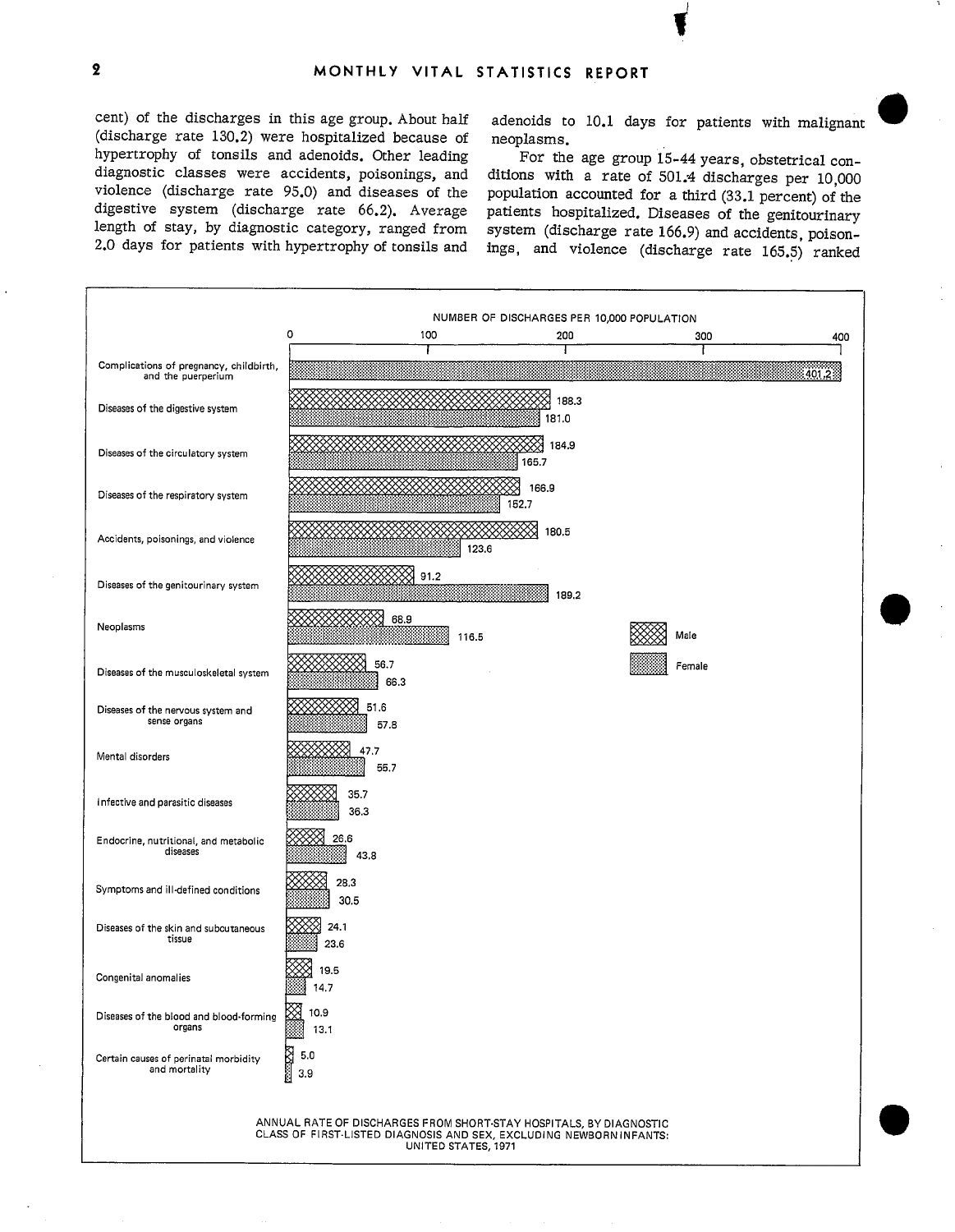## MONTHLY VITAL STATISTICS REPORT 3

Table 1. Number of inpatients discharged from short-stay hospitals, by class of first-listed diagnosis, selected diverse agnostic categories, sex, and age: United States, 1971

[Excludes nowborn infants and Federal hospitals. Diagnostic groupings and codo number inclusions are based on the Eighth Revision International Classification of Diseases, Adapted for Use in the United States]

| Diagnostic category and ICDA codes                                                                                                                                                                                                                                                                                                                       | All<br>discharges <sup>1</sup>               | Male                          | Female                   | Under<br>15<br>years         | $15 - 44$<br>years     | 45-64<br>years          | 65 years<br>and over                |
|----------------------------------------------------------------------------------------------------------------------------------------------------------------------------------------------------------------------------------------------------------------------------------------------------------------------------------------------------------|----------------------------------------------|-------------------------------|--------------------------|------------------------------|------------------------|-------------------------|-------------------------------------|
|                                                                                                                                                                                                                                                                                                                                                          | Number of inpatients discharged in thousands |                               |                          |                              |                        |                         |                                     |
| All conditions--------------------------------                                                                                                                                                                                                                                                                                                           |                                              | 29,459   11,644               | 17,767                   |                              | 4,029   12,605         | 6,840                   | 5,986                               |
| Excluding obstetrical conditions---------------                                                                                                                                                                                                                                                                                                          |                                              | 25,256   11,644               | 13,564                   | 4,010                        | 8,430                  | 6,830                   | 5,986                               |
| Infective and parasitic diseases------------000-136<br>Neoplasms----------------------------------140-239<br>Malignant neoplasms-----------------------140-209                                                                                                                                                                                           | 729<br>1.894<br>1,196                        | 347<br>670<br>535             | 380<br>1,220<br>658      | 266<br>67<br>26              | 281<br>511<br>163      | 105<br>703<br>466       | 78<br>614<br>540                    |
| Benign neoplasms and neoplasms<br>of unspecified nature---------------------210-239                                                                                                                                                                                                                                                                      | 698                                          | 135                           | 562                      | 40                           | 348                    | 237                     | 73                                  |
| Endocrine, nutritional and<br>metabolic diseases--------------------------240-279<br>Diabetes mellitus------------------------------250                                                                                                                                                                                                                  | 719<br>430                                   | 259<br>172                    | 459<br>257               | 46<br>18                     | 204.<br>91             | 258<br>158              | 211<br>164                          |
| Diseases of the blood and                                                                                                                                                                                                                                                                                                                                | 244<br>1,050                                 | . 106<br>464                  | 138<br>583               | 65<br>40                     | 63<br>590              | 45<br>302               | 71<br>118                           |
|                                                                                                                                                                                                                                                                                                                                                          | 1,109<br>386<br>240                          | 502<br>167<br>100             | 605<br>219<br>140        | 250<br>56<br>$^{2}3$         | 245<br>128<br>8        | 289<br>121<br>61        | 325<br>81<br>168                    |
| Other conditions and diseases<br>of eye---------------------------360-373;375-379<br>Diseases of ear and mastoid process-------380-389                                                                                                                                                                                                                   | 220<br>263                                   | 101<br>134                    | 118<br>128               | 71<br>120                    | 48<br>61               | 50<br>56                | 50<br>26                            |
| Diseases of the circulatory system----------390-458<br>Acute myocardial infarction---------------------410<br>Other ischemic heart diseases-------------411-414                                                                                                                                                                                          | 3,543<br>336<br>1,143                        | 1,800<br>224<br>624           | 1,736<br>112<br>515      | 36<br>₩<br>$\star$           | 478<br>27<br>65        | 1,247<br>147<br>424     | 1,782<br>162<br>652                 |
| All other heart and hypertensive                                                                                                                                                                                                                                                                                                                         | 732<br>530                                   | 340<br>243                    | 392<br>285               | 25<br>$\mathcal{R}$          | 134<br>24              | 259<br>126              | 314<br>377                          |
| Diseases of the respiratory system----------460-519                                                                                                                                                                                                                                                                                                      | 3,229                                        | 1,624                         | 1,600                    | 1,481                        | 723                    | 494                     | 531                                 |
| Acute respiratory infections except<br>influenza-------------------------------460-466<br>Pneumonia, all forms----------------------480-486<br>Hypertrophy of tonsils and adenoids-----------500                                                                                                                                                         | 577<br>642<br>979                            | 294<br>342<br>447             | 281<br>299<br>529        | 324<br>243<br>747            | 102<br>102<br>225      | 72<br>119<br>7          | 79<br>177<br>$^\star$               |
| Diseases of the digestive system ------------520-577                                                                                                                                                                                                                                                                                                     | 3,736                                        | 1,833                         | 1,896                    | 380                          | 1,298                  | 1,200                   | 858                                 |
| Ulcer of stomach, duodenum, and gastrojejunal                                                                                                                                                                                                                                                                                                            | 421<br>285<br>471                            | 248<br>156<br>419             | 172<br>129<br>51         | $^{2}$ 5.<br>94<br>114       | 140<br>150<br>108      | 170<br>30<br>161        | 105<br>11<br>87                     |
| Cholelithiasis, cholecystitis, and<br>cholangitis------------------------------574-575                                                                                                                                                                                                                                                                   | 531                                          | 132                           | 398                      | $\star$                      | 189                    | 191                     | 150                                 |
| Diseases of the genitourinary system--------580-629                                                                                                                                                                                                                                                                                                      | 2,872<br>1,034<br>191<br>432                 | 888<br>461<br>191<br>$\cdots$ | 1,982<br>571<br>432      | 234<br>157<br>$2\frac{1}{5}$ | 1,390<br>370<br>289    | 794<br>284<br>58<br>127 | 455<br>222<br>132<br>11             |
| Complications of pregnancy, childbirth, and the                                                                                                                                                                                                                                                                                                          | 4,203                                        | $\cdots$                      | 4,203                    | 19                           | 4,175                  | 10                      |                                     |
| Diseases of the skin and subcutaneous                                                                                                                                                                                                                                                                                                                    | 482                                          | 234                           | 247                      | 89                           | 216                    | 111                     | 66                                  |
| Diseases of the musculoskeletal system and<br>interactional continues and the material continues in the material contract in the material contract in the m<br>connective tissue---<br>Arthritis, all forms----------------------710-718<br>Displacement of intervertebral disc------------- 725<br>Congenital anomalies-------------------------740-759 | 1,247<br>366<br>282<br>344                   | 552<br>132<br>162<br>189      | 694<br>233<br>120<br>154 | 76<br>12<br>$\star$<br>217   | 475<br>73<br>143<br>85 | 441<br>148<br>116<br>30 | 255<br>133<br>$\overline{22}$<br>12 |
| Certain causes of perinatal morbidity and<br>mortality-------------------------------772,774-778<br>Symptoms and ill-defined conditions-780-792,794-796                                                                                                                                                                                                  | 90<br>601                                    | 49<br>276                     | 41<br>320                | 90<br>100                    | 270                    | 149                     | $\ddot{\phantom{1}82}$              |
| Accidents, poisonings, and violence---------800-999<br>Fractures, all sites-----------------------800-829                                                                                                                                                                                                                                                | 3,056<br>1,066                               | 1,756<br>561                  | 1,295<br>503             | 545<br>186                   | 1,378<br>358           | 623<br>229              | 511<br>293.                         |
| Intracranial injury (excluding skull<br>fracture)--------------------------------850-854<br>Laceration and open wound----------------870-907                                                                                                                                                                                                             | 266<br>373                                   | 168<br>269                    | 97<br>103                | 90<br>67                     | 122<br>214             | 34<br>63                | 19<br>28                            |
| Special conditions and examinations without sick-<br>ness or tests with negative findings---793, YOO-Y14                                                                                                                                                                                                                                                 | 310                                          | 94                            | 215                      | 29                           | 224                    | 38                      | 19                                  |

lncludes inpatients discharged for whom sex was not stated.<br>
<sup>2</sup>Caution should be exercised in the use of this figure since the relative standard error of the estimated number of<br>
discharges exceeds 25 percent.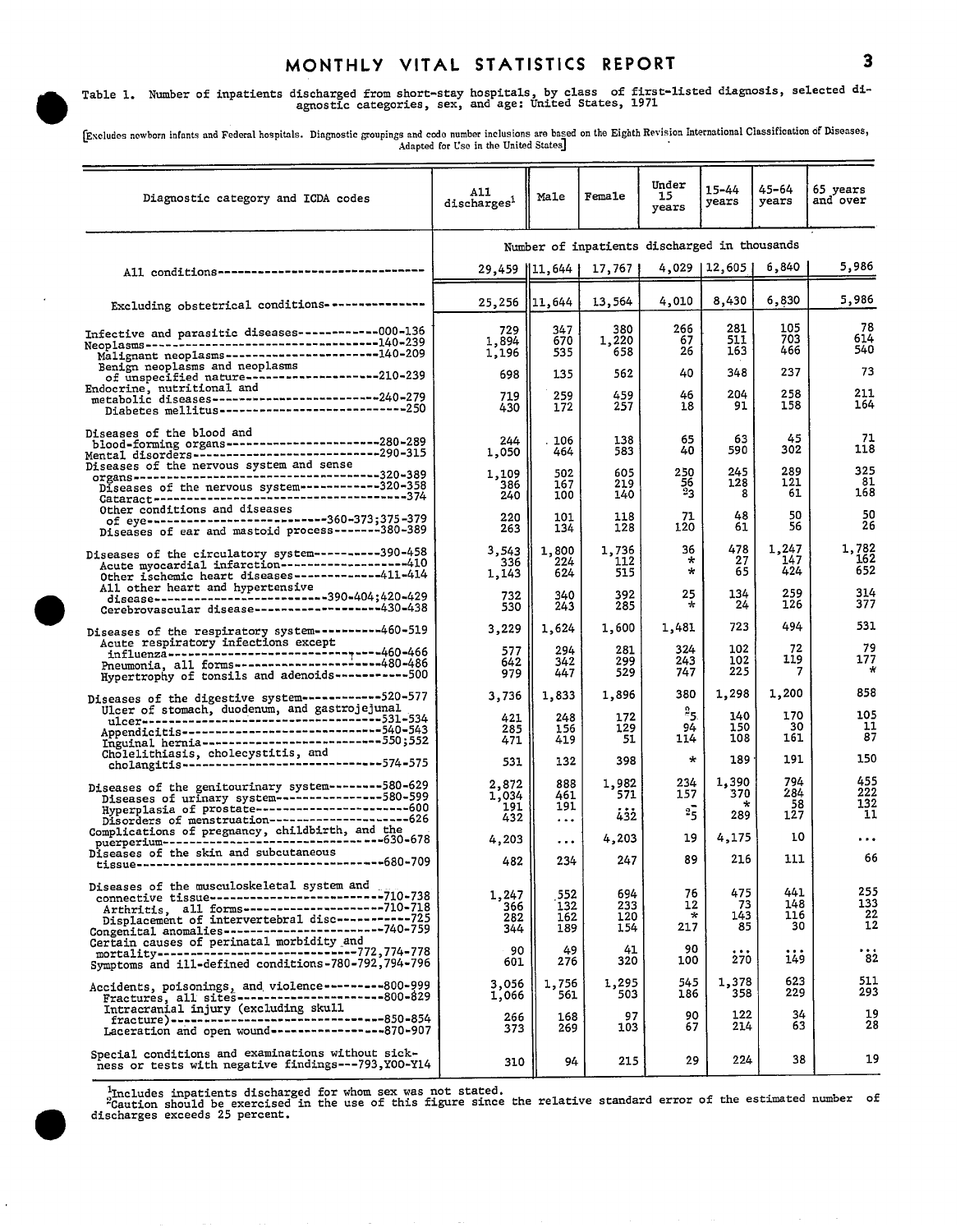### 4 MONTHLY VITAL STATISTICS REPORT

## Table 2. Annual rate of discharges from short-stay hospitals, by class of first-listed diagnosis, selected diagnostic categories, sex, and age: United States, 1971,

[EXd.des nswbominfants and Federal hospitals. Diagnostic groupings and ccds n.mb.r i..,,sio.s are bassd**. . the** Eighth Rsvisirm Intsm.ticmdClassificationof Disesses, Adapted for Use in the United State.

| Diagnostic category and ICDA codes                                                                                                                                                                                                                | All<br>dischargest <sup>1</sup>            | Male                             | Female                                       | Under<br>15<br>years                  | 15-44<br>years              | 45–64<br>years                | 65 years<br>and over          |
|---------------------------------------------------------------------------------------------------------------------------------------------------------------------------------------------------------------------------------------------------|--------------------------------------------|----------------------------------|----------------------------------------------|---------------------------------------|-----------------------------|-------------------------------|-------------------------------|
|                                                                                                                                                                                                                                                   | Number of discharges per 10,000 population |                                  |                                              |                                       |                             |                               |                               |
| All conditions-----------------------------                                                                                                                                                                                                       |                                            |                                  | $1,457.7$   $\updownarrow$ , 196.3   1,696.0 |                                       |                             | 702.3 1,514.0 1,632.7         | 3,057.4                       |
| Excluding obstetrical conditions---------------                                                                                                                                                                                                   |                                            |                                  | $1, 249.7$ 1, $196.3$   1, 294.8             |                                       | 699.0 1,012.6 1,630.3       |                               | 3,057.4                       |
| Infective and parasitic diseases------------000-136<br>Neoplasms----------------------------------140-239<br>Malignant neoplasms---------------------140-209<br>Benign neoplasms and neoplasms<br>of unspecified nature-------------------210-239 | 36.1<br>93.7<br>59.21                      | 35.7<br>68.9<br>55.0             | 36.3<br>116.5<br>62.8                        | 46.3<br>11.6<br>4.6                   | 33.7<br>61.4<br>19.6        | 25.0<br>167.7<br>111.2        | 39.9<br>313.4<br>276.0        |
| Endocrine, nutritional and                                                                                                                                                                                                                        | 34.51<br>35.61<br>21.3                     | 13.9<br>26.6<br>17.6             | 53.7<br>43.8<br>24.6                         | 7.0<br>8.0<br>3.1                     | 41.8<br>24.5<br>10.9        | 56.6<br>61.5<br>37.7          | 37.4<br>107.6<br>83.7         |
| Diseases of the blood and blood-forming<br>Mental disorders----------------------------290-315<br>Diseases of the nervous system and sense                                                                                                        | 12.1 <br>51.9<br>54.9                      | 10.9<br>47.7<br>51.6             | 13.1<br>55.7<br>57.8                         | 11.3<br>6.9<br>43.6                   | 7.6<br>70.9<br>29.4         | 10.7<br>72.1                  | 36.0<br>60.0                  |
| Other conditions and diseases                                                                                                                                                                                                                     | 19.1<br>11.9                               | 17.1<br>10.2                     | 20.9<br>13.4                                 | 20.8                                  | 15.3<br>1.0                 | 69.1<br>29.0<br>14.6          | 165.8<br>41.3<br>85.8         |
| of eye--------------------------360-373;375-379<br>Diseases of ear and mastoid process-------380-389                                                                                                                                              | 10.9<br>13.0                               | 10.4<br>13.8                     | 11.3<br>12.2                                 | 12.4<br>20.9                          | 5.8<br>7.3                  | 12.0<br>13.5                  | 25.4<br>13.3                  |
| Diseases of the circulatory system----------390-458<br>Acute myocardial infarction------------------410<br>Other ischemic heart diseases -------------411-414<br>All other heart and hypertensive                                                 | 175.3<br>16,6<br>56.5                      | 184.9<br>23.0<br>64.2            | 165.7<br>10.7<br>49.2                        | 6.3<br>∗<br>$\mathcal{R}$             | 57.4<br>3.3<br>7.8          | 297.7<br>35.0<br>101.1        | 910.0<br>82.7<br>333.0        |
| disease-------------------------390-404;420-429<br>Cerebrovascular disease-----------------430-438                                                                                                                                                | 36.2<br>26.2                               | 34.9<br>25.0                     | 37.4<br>27.2                                 | 4.4<br>÷                              | 16.1<br>2.9                 | 61.7<br>30.1                  | 160.3<br>192.6                |
| Diseases of the respiratory system----------460-519<br>Acute respiratory infections except                                                                                                                                                        | 159.8                                      | 166.9                            | 152.7                                        | 258.2                                 | 86.8                        | 117.9                         | 271.0                         |
| influenza-------------------------------460-466<br>Pneumonia, all forms---------------------480-486<br>Hypertrophy of tonsils and adenoids----------500                                                                                           | 28.5<br>31.7<br>48.4                       | 30.3<br>35.1<br>46.0             | 26.8<br>28.6<br>50.5                         | 56.4<br>42,3<br>130.2                 | 12.3<br>12.3<br>27.0        | 17.2<br>28.4<br>1.6           | 40.6<br>90.5                  |
| Diseases of the digestive system------------520-577<br>Ulcer of stomach, duodenum, and gastrojejunal                                                                                                                                              | 184.9                                      | 188.3                            | 181.0                                        | 66.2                                  | 155.9                       | 286.5                         | 438.5                         |
| Cholelithiasis, cholecystitis, and<br>cholangitis-----------------------------574-575                                                                                                                                                             | 20.8<br>14.1<br>23.3                       | 25.4<br>16.0<br>43.0             | 16.4<br>12.3<br>4.8                          | $^{2}0.9$<br>16.4<br>19.8             | 16.8<br>18.1<br>13.0        | 40.6<br>7.1<br>38.6           | 53.8<br>5.7<br>- 44.6         |
|                                                                                                                                                                                                                                                   | 26.3                                       | 13.5                             | 38.0                                         | $\star$                               | 22.7                        | 45.6                          | 76.4                          |
| Diseases of the genitourinary system--------580-629<br>Diseases of urinary system---------------580-599<br>Hyperplasia of prostate----------------------600<br>Disorders of menstruation-------------------626                                    | 142.1<br>51.1<br>9.4<br>21.4               | 91.2<br>47.3<br>19.6<br>$\cdots$ | 189.2<br>54.5<br>41.3                        | 40.8<br>27.4<br>$^{2}0.8$             | 166.9<br>44.5<br>÷<br>34.7  | 189.5<br>67.9<br>13.8<br>30.3 | 232.3<br>113.2<br>67.2<br>5.7 |
| Complications of pregnancy, childbirth, and the<br>puerperium--------------------------------630-678<br>Diseases of the skin and subcutaneous                                                                                                     | 208.0                                      | $\cdots$                         | 401.2                                        | 3.3                                   | 501.4                       | 2.4                           | $\cdots$                      |
|                                                                                                                                                                                                                                                   | 23.9                                       | 24.1                             | 23.6                                         | 15.4                                  | 26.0                        | 26.6                          | 33.8                          |
| Diseases of the musculoskeletal system and<br>Displacement of intervertebral disc------------725<br>Congenital anomalies-----------------------740-759<br>Certain causes of perinatal morbidity and                                               | 61.7<br>$\frac{18.1}{14.0}$<br>17.0        | 56.7<br>13.6<br>16.7<br>19.5     | 66.3<br>22.3<br>11.4<br>14.7                 | 13.3<br><u>2.L</u><br>$\star$<br>37.8 | 57.0<br>8.8<br>17.2<br>10.2 | 105.3<br>35.3<br>27.6<br>7.3  | 130.2<br>68.I<br>11.3<br>6.2  |
| mortality-----------------------------772,774-778<br>Symptoms and ill-defined conditions-780-792,794-796                                                                                                                                          | 4.4<br>29.8                                | 5.0<br>28.3                      | 3.9<br>30.5                                  | 15.6<br>17.4                          | 32.4                        | 35.6                          | 41.9                          |
| Accidents, poisonings, and violence---------800-999<br>Fractures, all sites----------------------800-829<br>Intracranial injury (excluding skull                                                                                                  | 151.2<br>52.7                              | 180.5<br>57.7                    | 123.6<br>48.0                                | 95.0<br>32.5                          | 165.5<br>43.0               | 148.7<br>54.6                 | 261.0<br>149.6                |
| fracture)-------------------------------850-854<br>Laceration and open wound----------------870-907                                                                                                                                               | 13.2<br>18.5                               | 17.3<br>27.7                     | 9.3<br>9.8                                   | 15.7<br>11.7                          | 14.7<br>25.7                | 8.1<br>15.1                   | $0.9$<br>14.5                 |
| Special conditions and examinations without<br>sickness or tests with negative<br>findings------------------------------793, Y00-Y14                                                                                                              | 15.3                                       | 9.7                              | 20.5                                         | 5.1                                   | 26.9                        | 9.0                           | 9.6                           |

llncludes inpatients discharged for whom sex was not stated.<br><sup>2</sup>Caution should be exercised in the use of this figure since the relative standard error of the estimated number of<br>discharges exceeds 25 percent.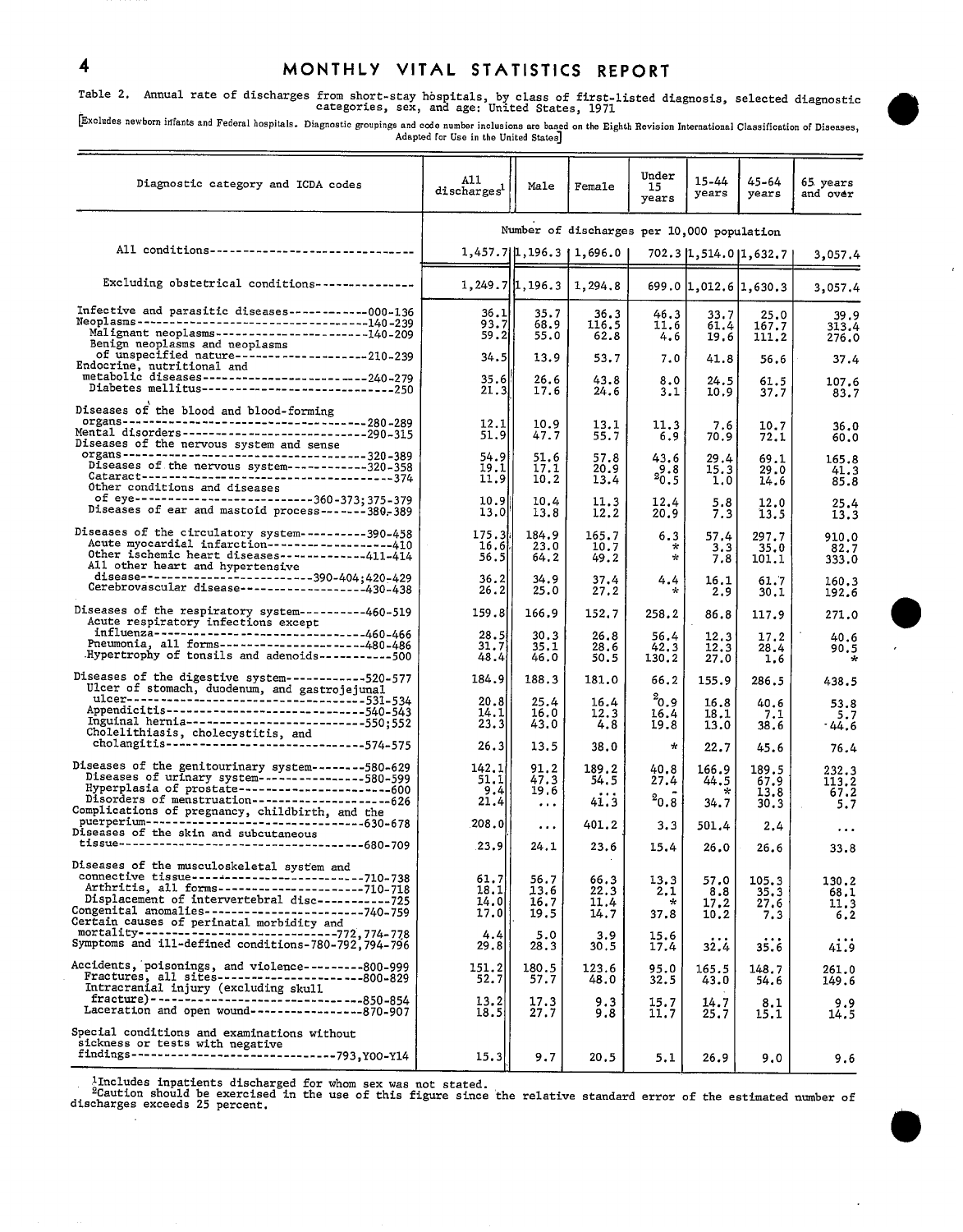#### MONTHLY VITAL STATISTICS REPORT 5

Table 3. Average length of stay of inpatients discharged from short-stay hospitals, by class of first-listed diagno-<br>
1971, Sis, sex, and age: United States, 1971,<br>
Discussion in the States of Edden in the State of Edden I

[Excludes newborn infants and Federal hospitals. Diagnostic groupings and code number inclusions are based on the Eighth Revision International Classification of Diseases, Adapted for Use in the United States]

| Diagnostic category and ICDA codes                                                                                                                                                                                                                                                                              | All<br>discharges <sup>1</sup> | Male                           | Female                      | Under<br>15<br>years         | $15 - 44$<br>years        | 45–64<br>years              | 65 years<br>and over                 |
|-----------------------------------------------------------------------------------------------------------------------------------------------------------------------------------------------------------------------------------------------------------------------------------------------------------------|--------------------------------|--------------------------------|-----------------------------|------------------------------|---------------------------|-----------------------------|--------------------------------------|
|                                                                                                                                                                                                                                                                                                                 | Average length of stay in days |                                |                             |                              |                           |                             |                                      |
| All conditions-------------------------------                                                                                                                                                                                                                                                                   | $7.8 \, \mu$                   | 8.4                            | 7.5                         | 4.7                          | 5.7                       | $9.4^{\circ}$               | 12.6                                 |
| Excluding obstetrical conditions ---------------                                                                                                                                                                                                                                                                | 8.5                            | 8.4                            | 8.6                         | 4.7                          | 6.7                       | 9.4                         | 12.6                                 |
| Infective and parasitic diseases------------000-136<br>Neoplasms-------------------------------140-239<br>Malignant neoplasms----------------------140-209<br>Benign neoplasms and neoplasms                                                                                                                    | 6.7<br>11.3<br>14.1            | 6.9<br>12.7<br>14.4            | 6.5<br>10.5<br>13.9         | 5.1<br>6.7<br>10.1           | 6.6<br>7.1<br>10.2        | 8.5<br>11.7<br>14.0         | 10.3<br>14.8<br>15.6                 |
| of unspecified nature--------------------210-239<br>Endocrine, nutritional and                                                                                                                                                                                                                                  | 6.5<br>10.4<br>11.3            | 6.0<br>9.8<br>10.3             | 6.6<br>10.7<br>12.0         | $-4.5$<br>7.9<br>8.4         | 5.6<br>8.3<br>8.9         | 7.1<br>10.1<br>11.I         | 9.4<br>13.2<br>13.2                  |
| Diseases of the blood and<br>blood-forming organs----------------------280-289<br>Mental disorders---------------------------290-315<br>Diseases of the nervous system and sense                                                                                                                                | 8.4<br>11.8                    | 8.4<br>11.2                    | 8.4<br>12.2                 | 5.6<br>10.0                  | 6.3<br>11.3               | 9.8<br>11.4                 | 12.0<br>15.5                         |
| Other conditions and diseases                                                                                                                                                                                                                                                                                   | 7,1<br>10.8<br>7.1             | 7.1<br>11.6<br>7.0             | 7.2<br>10.2<br>7.2          | 4.2<br>28.9<br>6.4           | 6.9<br>9.2<br>5.8         | 7.8<br>10.7<br>6.6          | 8.9<br>14.7<br>7.4                   |
| of eye---------------------------360-373;375-379<br>Diseases of ear and mastoid process-------380-389                                                                                                                                                                                                           | 4.8<br>3.8                     | 4.6<br>3.4                     | 5.0<br>4.1                  | 2.6<br>2.9                   | 5.0<br>3.7                | 6.0<br>4.7                  | 5.5                                  |
| Diseases of the circulatory system----------390-458<br>Acute myocardial infarction------------------410<br>Other ischemic heart diseases-------------411-414<br>All other heart and hypertensive                                                                                                                | 11.9<br>16.4<br>11.4           | 11.7<br>15.9<br>10.9           | 12.2<br>17.5<br>12.I        | 9.6<br>÷<br>$\ast$           | 8.7<br>16.6<br>7.9        | 11.1<br>16.4<br>10.1        | 13.4<br>16.4<br>12.7                 |
| disease------------------------------390-404;420-429<br>Cerebrovascular disease---------------------430-438                                                                                                                                                                                                     | 9.8<br>14.2                    | 9.6<br>13.4                    | 9.9<br>14.9                 | 8.8<br>$\ast$                | 8.3<br>10.8               | 9.0<br>12.9                 | 11.1<br>14.9                         |
| Diseases of the respiratory system----------460-519<br>Acute respiratory infections except                                                                                                                                                                                                                      | 5.7                            | 5.8                            | 5.6                         | 3.6                          | 4.6                       | 8.3                         | 10.7                                 |
| influenza------------------------------460-466<br>Pneumonia, all forms---------------------480-486<br>Hypertrophy of tonsils and adenoids ---------500                                                                                                                                                          | 5.5<br>9.1<br>2.1              | 5.3<br>8.9<br>2.1              | 5.8<br>9.3<br>2.1           | 4.5<br>6.6<br>2.0            | 4.8<br>8.1<br>2.3         | 6.8<br>10.4<br>3.9          | 9.6<br>12.1                          |
| Diseases of the digestive system------------520-577<br>Ulcer of stomach, duodenum, and gastrojejunal                                                                                                                                                                                                            | 8.2<br>9.8                     | 7.6                            | 8.7                         | 4.6<br>$^{2}7.0$ .           | 6,4                       | 8.9                         | 11.4                                 |
| ulcer----------------------------------531-534<br>Appendicitis---------------------------540-543<br>Inguinal hernia---------------------------550;552<br>Cholelithiasis, cholecystitis, and                                                                                                                     | 6.5<br>6.5                     | 9,4<br>6.5<br>6.4              | 10.4<br>6.4<br>7.3          | 5.4<br>3.2                   | 7.9<br>5.8<br>6.0         | 10.0<br>9.8<br>7.3          | 12.2<br>14.6<br>10.0                 |
| cholangitis------------------------------574-575                                                                                                                                                                                                                                                                | 10.9                           | 11.8                           | 10.6                        | $\star$                      | 8.7                       | 10.6                        | 13.9                                 |
| Diseases of the genitourinary system--------580-629<br>Diseases of urinary system----------------580-599<br>Hyperplasia of prostate------------------------600<br>Disorders of menstruation---------------------626                                                                                             | 6.6<br>7.2<br>11.9<br>4.2      | 7.6<br>7.5<br>11.9<br>$\cdots$ | 6, 2<br>7.0<br>4.2          | 4.0<br>4.5<br>$^{2}$ 3.5     | 5.4<br>5.6<br>÷.<br>4.2   | 7.0<br>8.1<br>9.2<br>4.2    | 11.2<br>10.8<br>13.2<br>5.6          |
| Complications of pregnancy, childbirth, and the<br>puerperium-------------------------------630-678<br>Diseases of the skin and subcutaneous                                                                                                                                                                    | 3.8                            | $\bullet$ .<br><br>$\bullet$   | 3.8                         | 3.4                          | 3.8                       | 4.4                         |                                      |
|                                                                                                                                                                                                                                                                                                                 | 7.3                            | 6.8                            | 7.7                         | 4.8                          | 6.2                       | 8.2                         | 12.6                                 |
| Diseases of the musculoskeletal system and<br>connective tissue---------------------------710-738<br>Arthritis, all forms---------------------710-718<br>Displacement of intervertebral disc------------725<br>Congenital anomalies------------------------740-759<br>Certain causes of perinatal morbidity and | 9.8<br>11.0<br>11.8<br>7.2     | 9.3<br>10.2<br>11.3<br>7.1     | 10.3<br>11.4<br>12.6<br>7.3 | 8.0<br>8.Y<br>$\star$<br>6.9 | 8.3<br>8.9<br>11.2<br>6.7 | 10.0<br>10.3<br>12.3<br>8.9 | 12.9<br>13.1<br>13.8<br>11.3         |
| mortality------------------------------772,774-778<br>Symptoms and ill-defined conditions-780-792, 794-796                                                                                                                                                                                                      | 7.0<br>5.7                     | 6.9<br>5.3                     | 7.1<br>6.0                  | 7.0<br>3.9                   | 5.0                       | 6.3                         | $\ddot{\mathbf{8}} \cdot \mathbf{7}$ |
| Accidents, poisonings, and violence---------800-999<br>Fractures, all sites----------------------800-829<br>Intracranial injury (excluding skull                                                                                                                                                                | 8.4<br>11.7                    | 7.6<br>10.0                    | 9.4<br>13.6                 | 5.0<br>5.7                   | 6.8<br>9.3                | 9.0<br>11.3                 | 15.3<br>18.8                         |
| fracture)----------------------------------850-854<br>Laceration and open wound----------------870-907                                                                                                                                                                                                          | 5.8<br>5.3                     | 6.0<br>5.1                     | 5.5<br>5.7                  | 3.3<br>3.7                   | 5.9<br>5.0                | 8.7<br>6.2                  | 11.6<br>8.9                          |
| Special conditions and examinations without<br>sickness or tests with negative<br>findings-------------------------------793,Y00-Y14                                                                                                                                                                            | 3.9                            | 4.0                            | 3.8                         | 3.5                          | 3.4                       | 5.0                         | 8.3                                  |

lncludes inpatients discharged for whom sex was not stated.<br>
<sup>2</sup>Caution should be exercised in the use of this figure since the relative standard error of the estimated number of discharges exceeds 25 percent.  $\ddot{\phantom{0}}$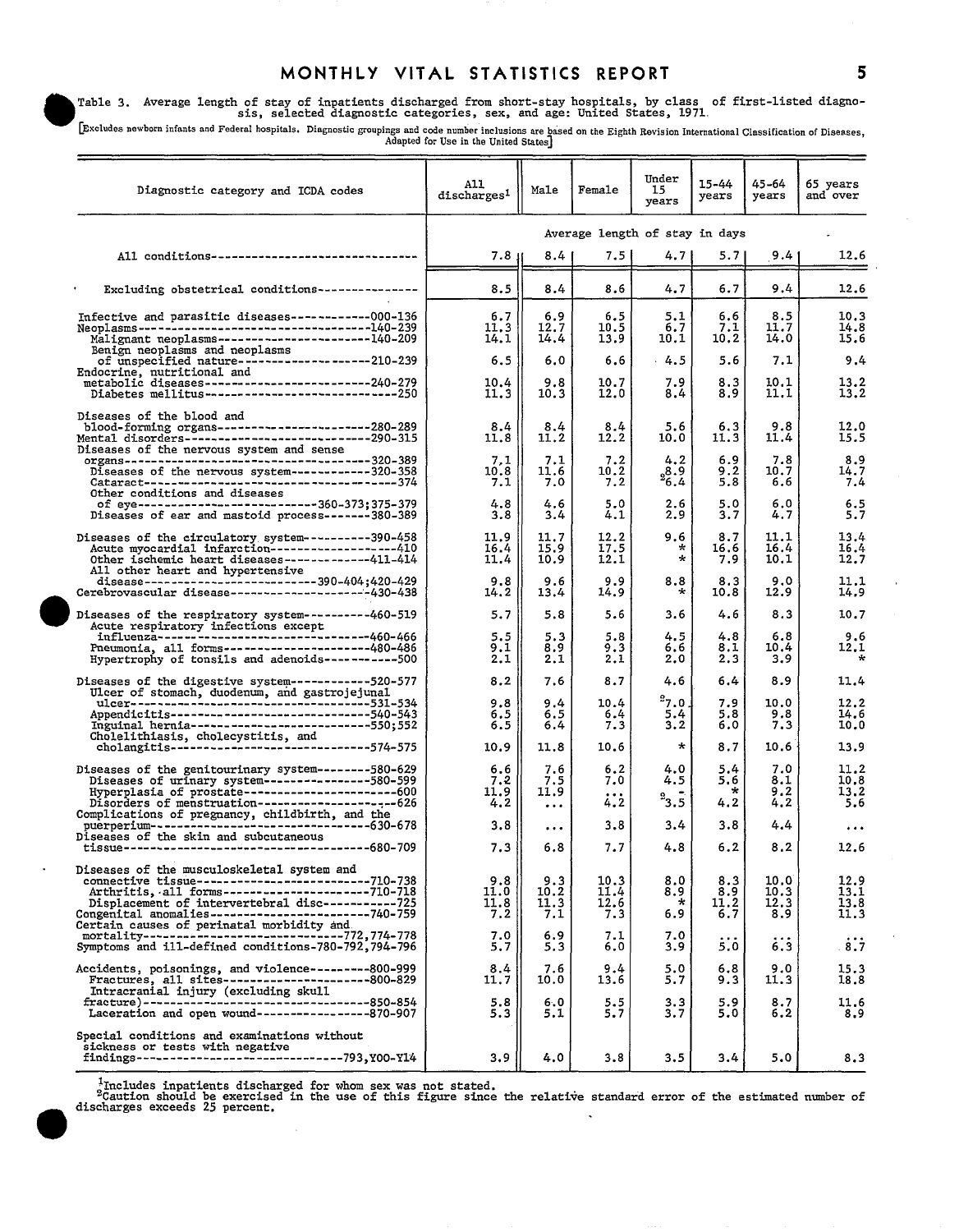second and third. Leading nonobstetric diagnostic categories and their discharge rates were diseas'es of the urinary system (44.5), fractures (43.0), benign neoplasms (41.8), disorders of menstruation (34.7), and hypertrophy of tonsils and adenoids (27.0). Average length of stay was longest for acute myocardial infarction (16.6 days), displacement of intervertebral disc (11.2 days), and cerebrovascular disease (10.8 days).

The diagnostic classes for persons 45-64 years of age with the highest number of discharges per 10,000 population were diseases of the circulatory system (297.7), diseases of the digestive system (286.5), and diseases of the genitourinary system (189.5). Almost a fifth (18.9 percent) of the patients aged 45-64 were hospitalized because of heart and hypertensive diseases or malignant neoplasms. Average duration of hospitalization for patients aged<br>45-64 years was longest for acute myocardial infarction  $(16.4 \text{ days})$ , malignant neoplasms  $(14.0 \text{ days})$ . and cerebrovascular disease (12.9 days).

For patients 65 years of age and over, more than half (54.4 percent) of the first-listed diagnoses were in the classes of diseases of the circulatory system, diseases of the digestive system, andneoplasms. Diagnostic conditions accounting for over a third  $(34.2)$ percent) of the episodes of hospitalization were heart and hypertensive diseases (discharge rate 576.0), malignant neoplasms (276.0), and cerebrovascular diseases (192.6). Average length of stay for the aged was longest for fractures (18.8 days), acute myocardial infarction (16.4 days), and malignant neoplasms (15.6 days).

### Technical Notes

SOURCE OF DATA. The Hospital Discharge Survey collects data on patients discharged from noninstitutional short-stay hospitals located in the 50 States and the District of Columbia. This report excludes data for newborn infants and discharges from Federal hospitals. Information in this report is based on a sample of about 200,000 abstracts of medical records of patients discharged from a national sample of 379 hospitals that participated in the survey in 1971.

MEDICAL CODING AND DIAGNOSIS ESTIMATES. A maximum of five diagnoses recorded on abstracts of sampled medical records for 1971 were coded according to the *Eighth Revision International Classification of Diseases, Adapted for Use in the United States*  (ICDA). The data in this report pertain to first-listed diagnoses only. The classification "Accidents, poisonings, and violence (External cause)" and the supplementary classification "Stillbirth" were not used. Some modifications were made in the coding system to accommodate incomplete or ill-defined terminology on the source documents. Data are presented for the ICDA classes and selected diagnostic categories, subsets of the ICDA classes.

SAMPLING ERRORS. The estimates presented are subject to sampling error since a sample rather than the entire population has been surveyed. The standard errors appropriate for the estimates of the number of discharges are shown in table I.

ROUNDING. Due to rounding, detailed figures within tables may not add to totals. Rates and average lengths of stay presented were computed from unrounded numbers.

DEFINITIONS, Short-stay hospitals are general and short-term special hospitals that have six beds or

Table I. Approximate standard errors of es-<br>timated numbers of discharges

| Size of<br>estimate | Standard<br>error | Standard<br>Size of<br>estimate<br>error |           |  |
|---------------------|-------------------|------------------------------------------|-----------|--|
| $5,000$ -----       | 1,400             | 500,000                                  | 22,000    |  |
| $10,000---$         | 2,000             | 1,000,000                                | $-38,000$ |  |
| $20,000---$         | 2,800             | 5,000,000                                | 160,000   |  |
| $50,000---$         | 4,600             | 10,000,000                               | 310,000   |  |
| $100,000---$        | 6,800             | 20,000,000                               | 610,000   |  |
| $200,000---$        | 11,000            | 30,000,000                               | 900,000   |  |

more for inpatient use and an average length of stay of less than 30 days.

A patient *or inpatientis* a person whois formally admitted to the inpatient service of a short-stay hospital for observation, care, diagnosis, or treatment.

A discharge is the formal release of an inpatient by a hospital, that is, the termination of a period of hospitalization by death or by disposition to place of residence, nursing home, or another hospital.

*'Discharge rate* is the ratio of the number of discharges (inpatients) to the number of persons in the civilian, noninstitutional population as of July 1,1971.

*Avevage length of* stay is the total number of inpatient days accumulated by patients discharged from short-stay hospitals during 1971 divided bythenumber of patients discharged.

*First-listed diagnoses* are the aggregate of individually coded diagnoses listed first, including single (only) and first-of-multiple diagnoses. The number of dividually coded diagnoses insted first, including single<br>(only) and first-of-multiple diagnoses. The number of<br>first-listed diagnoses is equivalent to the number of discharges.